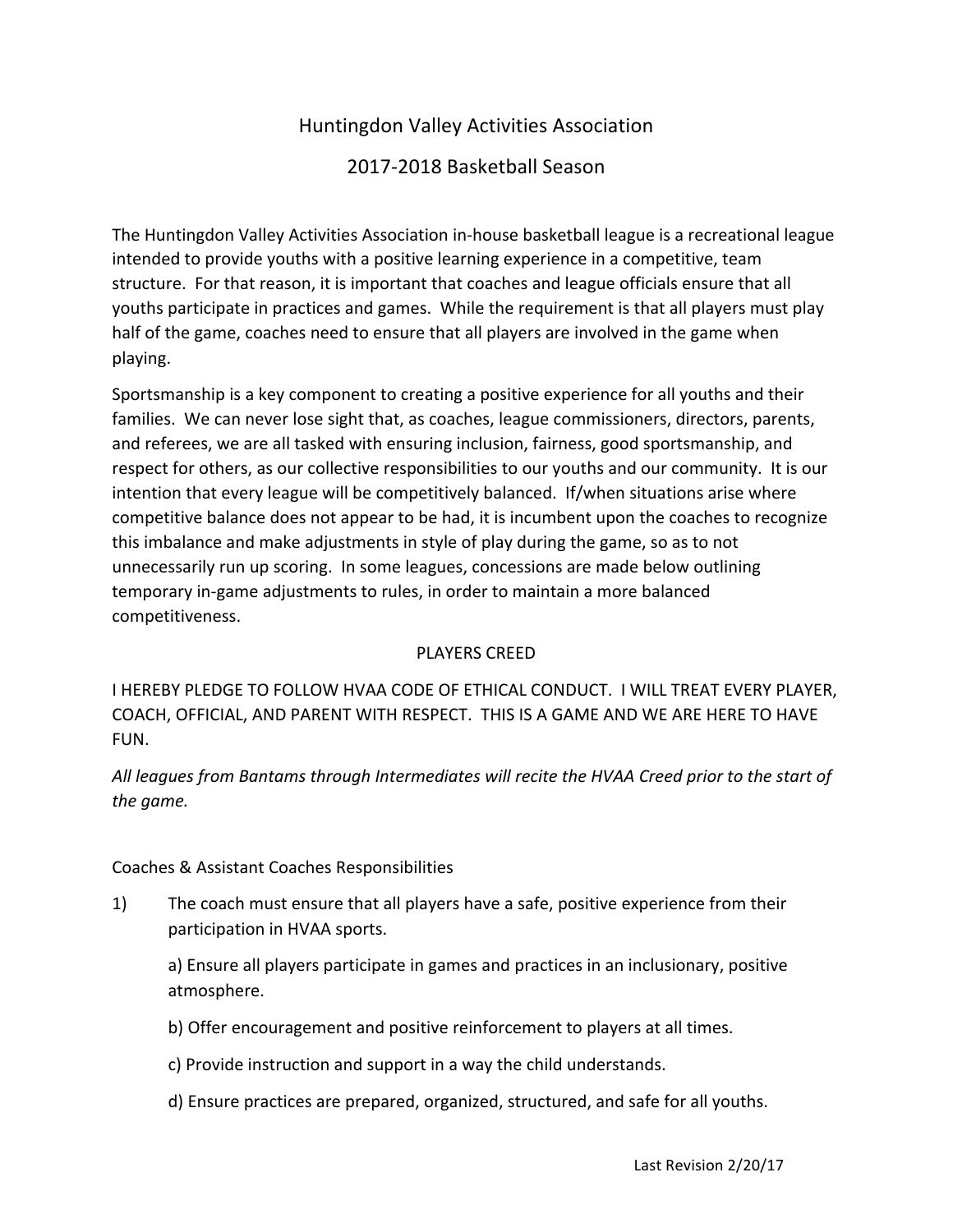2) Coaches must act as a role model for the youths participating in HVAA programs. Other than being a parent, there are few greater rewards than coaching. Coaches must remember that they are tasked with:

a) Promoting inclusion; make sure that you mix/match players when conducting practice drills and playing time together.

b) Denounce bullying; if/when noticed, address the situation head on. Calmly, yet firmly, let it be known that the behavior is unacceptable, and that your team practices and games are in a strict 'bullying free zone'.

c) Demonstrate poise under pressure or strain; youths look to adults in times of stress and strain to see how we react. Remember they are ALWAYS watching and listening. Stay calm and poised. Show leadership at all times and that you are in control.

d) Encourage positive attitudes; recognize all players, both on your team and other teams that are demonstrating a positive attitude and good sportsmanship. Often times we focus on address the behavior we don't want, as opposed to acknowledging and rewarding the behavior we do want. Take advantage of those opportunities to boast about those occurrences and make sure the youths around you hear it.

3) Coaches must not allow parents or spectators to interfere with the game.

a) Cursing, yelling, screaming, or any abusive language directed at a player, coach, or referee will result in a technical foul against the team represented by this person. A second infraction by the same person will result in the spectator being asked to leave the gym. If they refuse, the game will be forfeited.

b) It is the coaches responsibility to discuss with the parents of their players, the accepted behavior of the parents at practices and games; "Players play. Coaches Coach. Officials officiate. Spectators cheer."

# Parent's Responsibilities

1) Parents are responsible to encourage their children to participate.

a) This includes ensuring players attend practices and games, and that they arrive and leave at the scheduled times.

b) This includes encouraging their children to listen to their coaches during practices and games, and officials during game play.

c) Also includes helping the coaches' advocate for their children to always give their best efforts, and never give up on themselves or their team.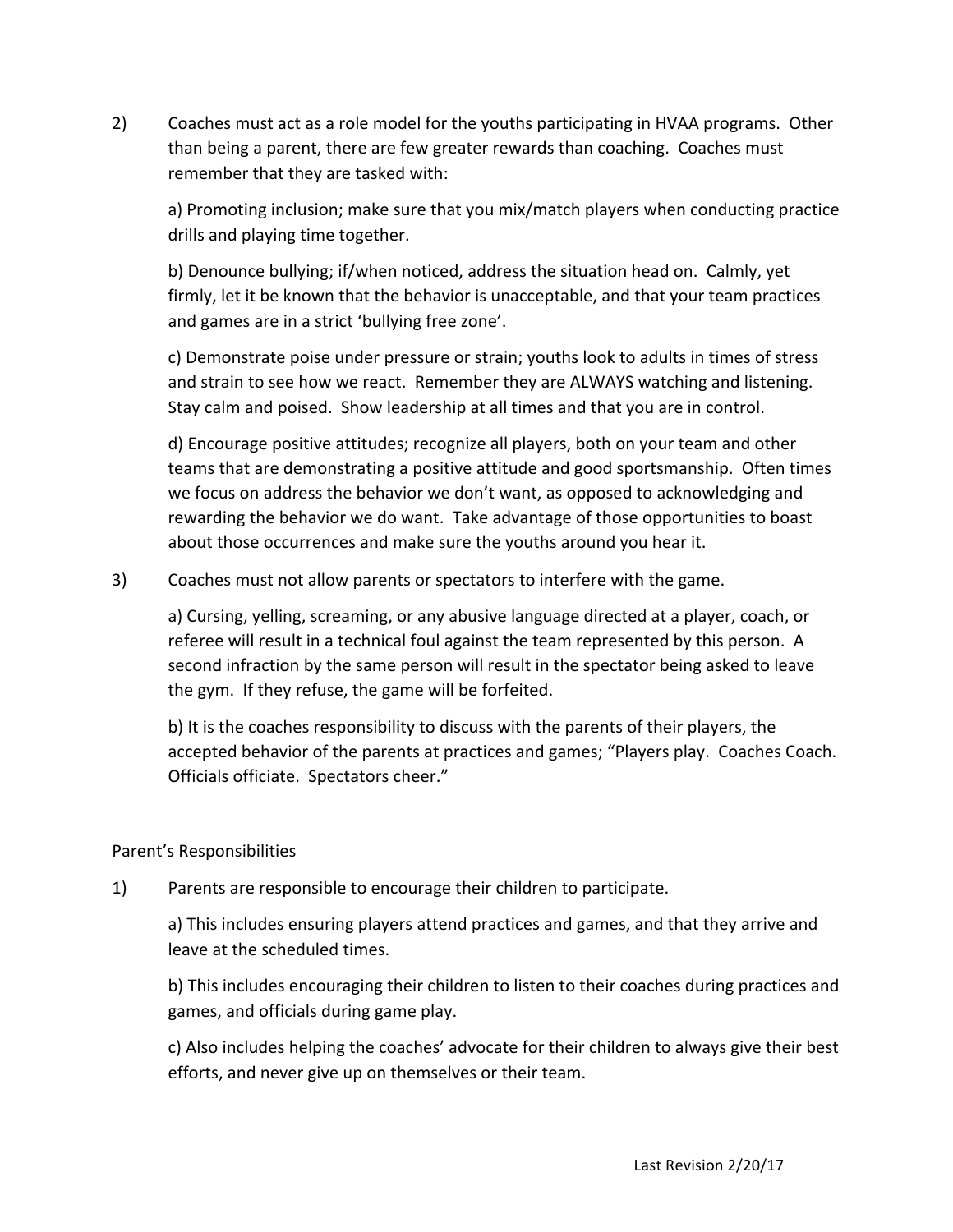2) Parents are obligated to maintain acceptable sideline etiquette during all practices and games.

a) Let the coaches' coach. If you are telling your son, your daughter, or their teammates, to do something different from what their coach is telling them, you create distraction and confusion for the players.

b) Respect the referees. Outbursts from parents on the sideline made toward the referees only signal to our children that they can blame others for things that don't go their way. Legendary UCLA basketball coach, John Wooden, once said, "You are not a failure until you start blaming others for your mistakes". Let's make sure we all do our best as adults to promote the respect of our valued officials.

c) Do not be critical of your children or other children on their team. Let the kids play and enjoy the positive experiences that come with youth sports. They will learn from their errors on the court.

d) Make positive comments from the sideline. Be encouraging. Not just to your children but too all. There are few greater feelings for youths than to have others recognize their efforts and provide them words of encouragement. Great communities, like ours, are built on the goodness and cordiality amongst families. Our children are far better off when families are united in their efforts to encourage and inspire all they come in contact with. Take advantage of the opportunities to promote positivity, not just to your own children or team, but to all children you come in contact with. Lead by example.

e) Do not make any negative comments about players on the other team. Besides being tasteless and classless, these types of comments can be very hurtful to young people involved, as well as to their families. Remember, your children are watching and listening for you to take the lead. Keep it positive.

f) Keep all interactions with parents on the other team as healthy and positive as possible. Again, remember that your children are watching and listening for you to take the lead. Keep it positive.

g) When the game is over, it's over. If you need to discuss a concern with your child's coach, please wait 24 hours to collect your thoughts and allow the coach time to decompress from the game.

h) It is completely unacceptable for a parent to address a referee after a game, unless it is to simply say, "Good game ref", or "Thanks ref", in a positive respectful manner. Other than that, parents should discuss any concerns they have with their child's team's coach.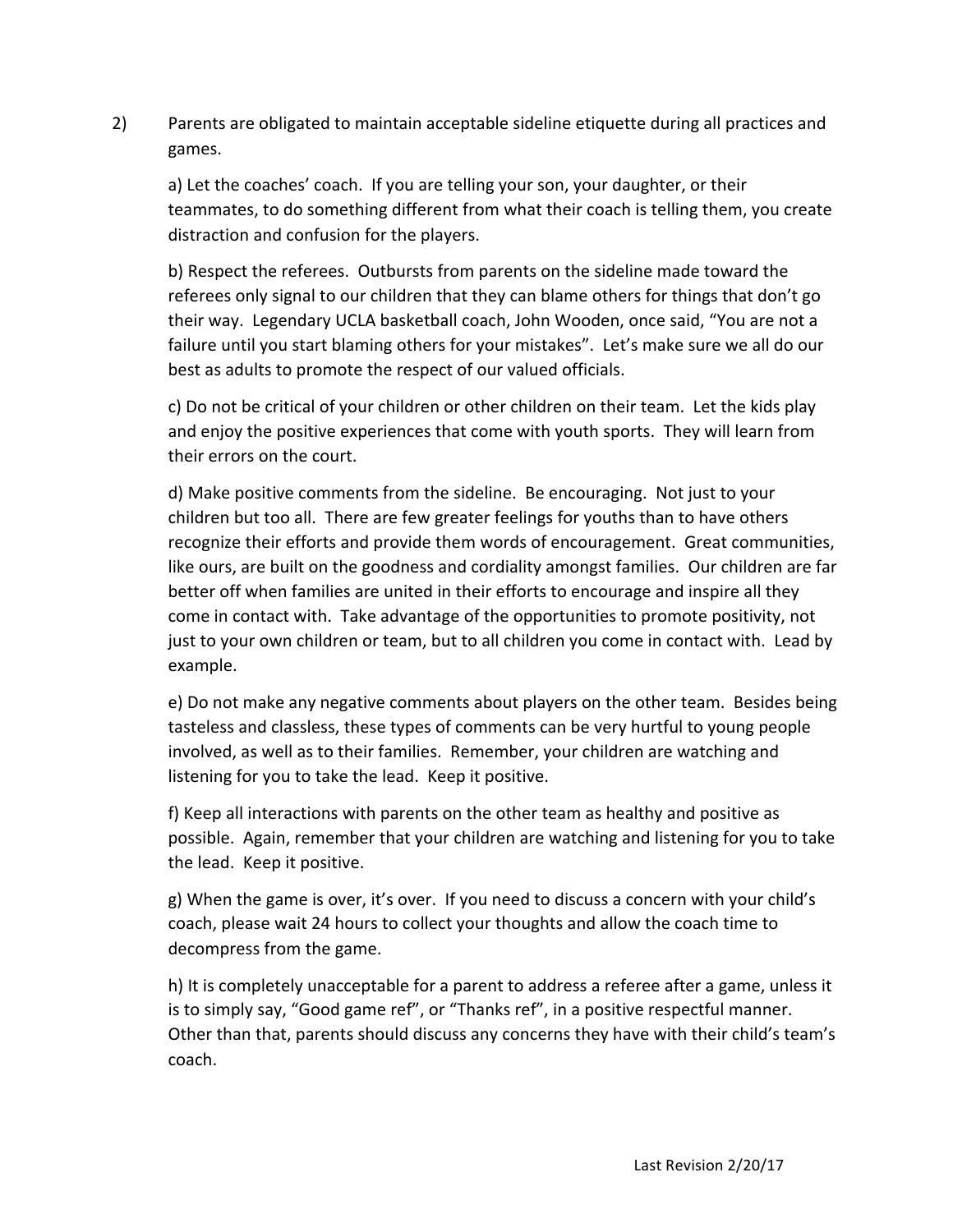#### General!Rules

- 1) Unless otherwise stated, PIAA rules will apply.
- 2) Games must start at their scheduled times. Warm up time is allowed allow where time permits. Referees have been tasked with keeping games moving along. In case of an overtime game prior to your games start time, it is incumbent upon the coaches to prepare to have their team ready to start as soon as the court can be cleared from the conclusion of the previous game.
- 3) Referees have COMPLETE control of the game once it begins. Their decisions are final.

a) There are no protests allowed, and the referee's decisions cannot be appealed.

b) Any disputes over non-game issues should be communicated to the league commissioner. If the commissioner cannot resolve the issue, the basketball director will make the final determination.

- 4) Teams must have a minimum of FOUR (4) players to start a game. At the discretion of the opposing coach, the opposing team MAY start the game with either 4 or 5 players. The decision to start 4 or 5 is not one to be taken lightly. We must remember that the children are there to play. If the opposing team has a full roster attend the game, it should be seen as only logical that the opposing coach would start 5 players in order to get enough playing time for all players. The team playing shorthanded may insert an additional roster player during normal stoppage of play once another player arrives.
- 5) Coaches may NOT allow non-registered children to play under any circumstances.
- 6) After the game starts, each team MUST maintain the minimum of four eligible players to continue. If less than four players become available due to injury, fouling out, or leaving early due to prior family commitments, then the team with less than 4 players will forfeit the game, regardless as to the score. At the discretion of BOTH coaches, however, the forfeiting team may 'borrow' a player from the other team and finish out the game time as a scrimmage. The referees will continue to officiate the game to its normal time conclusion.
- 7) The home team will provide the scorers book. In addition to the score, the official book will record:
	- a) Player participation
	- b) Number of team and individual fouls
	- c) Time outs used
- 8) Any discrepancy with the official book will be as follows: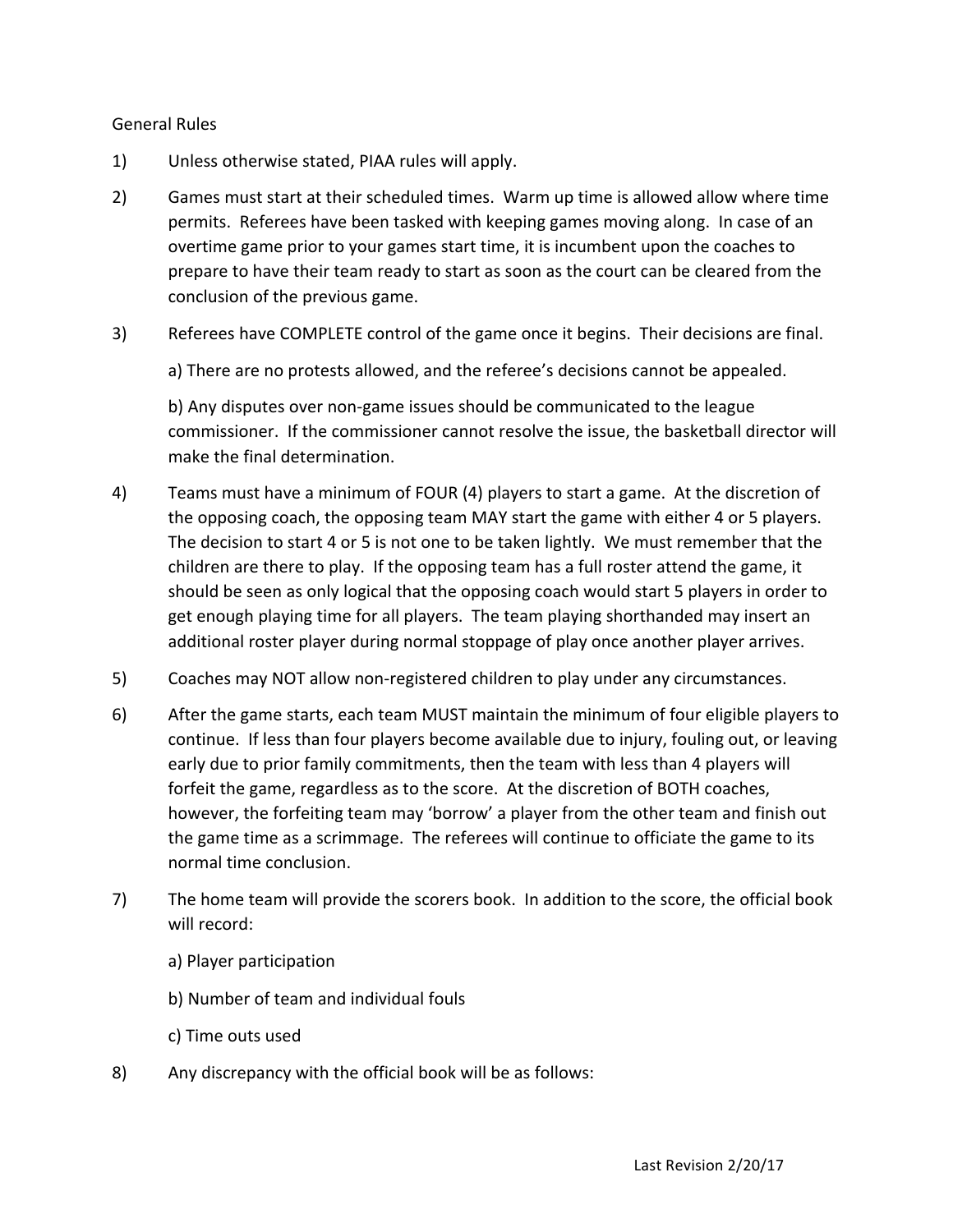## a) The game official will be notified

b) The official will meet with both (and only) head coaches at the scorer's table to discuss the matter

c) The official will make a decision

## 9) Sportsmanship

a) ONLY the Head Coach and Assistant Coach are allowed on the bench during games. No other parents, siblings, or spectators are permitted to be on the team bench.

b) Coaches MUST remain on their half of the court. Violations will get one warning from the referee. Each subsequent violation will result in a technical foul.

c) Only one coach is permitted to stand during the game. The other coach must remain seated on the bench, unless otherwise stated for a couple of the younger leagues listed in the General Rules. The role of the Assistant Coach during game time is to instruct players on the bench and to keep track of timeouts, fouls, etc.

d) Coaches, except as noted below, may not be on the court during play and must remain at their respective benches.

i) Bantam league coaches are expected to be on the court providing immediate instruction and feedback to the players, however only ONE coach from each team may be on the court at any time.

ii) Star league coaches may place an Assistant Coach at the opposite end (from their bench) on the floor. The placement:

- 1) Must not interfere with the opposing team
- 2) Must be completely separate from the spectators
- 3) May not be along the baseline.

e) It is the responsibility of each coach to keep players conduct positive at all times.

f) Players must be seated on the bench or ready at the scorer's table. NO players are to be sitting with spectators at any time during the game.

## 10) Uniform

- a) No jewelry of any kind can be worn during a game.
- b) All players must have the HVAA team jersey to play.
- c) Players with casts will not be permitted to play.
- 11) Length of Game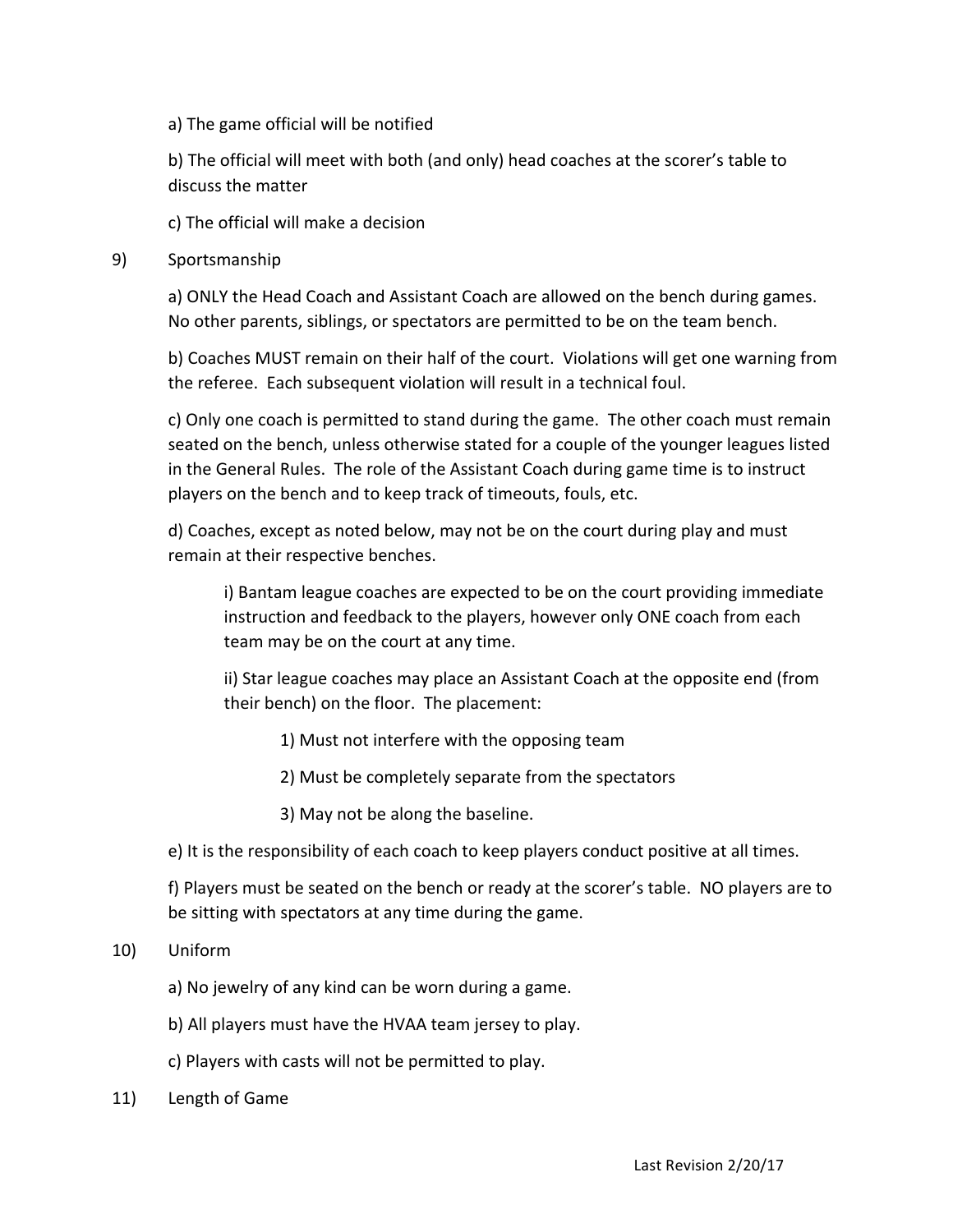a) All games will consist of four (4), eight (8) minute quarters with a one-minute break between quarters and 5-minute break at halftime. For overtime games, a two-minute break before the first overtime and a one-minute break thereafter.

\*Bantam games will consist of 30-minute skill development session and a 30minute continuous game.

b) The clock will stop for each of the following:

i) Every Whistle during the last 10 seconds of the first three quarters.

ii) Every Whistle during the last 2 minutes of the game and last minute of overtimes.

iii) While free throws are being taken

iv) During time-outs (coach or referee called) or injury time-outs

v) During substitutions at approximately 4 minute mark of each quarter or injuries

12) Time Outs

a) Each team has 4 time outs per game. Timeouts can be taken at any time during the game when the team requesting the time out has either possession of the ball on the court, or when inbounding.

b) Each team has one time out per overtime period.

c) Unused time outs do NOT carry over to overtime periods.

# 13) Overtime

a) A two-minute overtime period will be played if the game is tied after regulation.

b) During the regular season, if the game is still tied after one overtime period, the game is recorded as a tie and each team gets a point in the standing.

c) During playoffs, teams will play as many overtime periods as necessary to declare a winner. The first minute of an overtime period will be played with a running clock. During the second minute of overtime, the close will stop with each official's whistle.

14) Player Participation

a) Each player must play at least  $\frac{1}{2}$  of each game (4 – four minute segments). Players do NOT have to play in each quarter. It is up to the coach to determine when players will play as long as they meet their minimum playing requirements.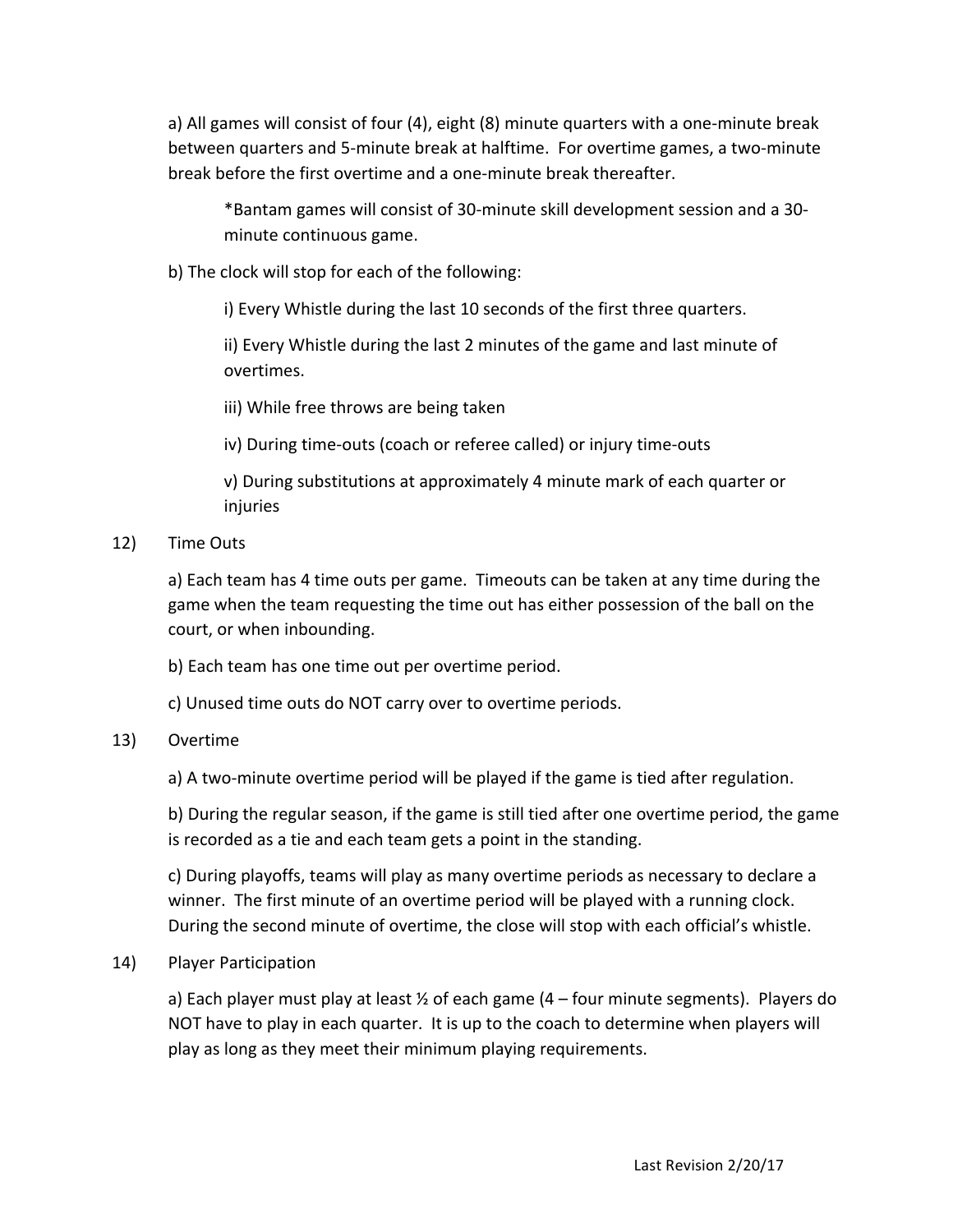b) The game will be stopped at approximately the 4-minute mark of each quarter to allow substitutions. Player jersey numbers for both teams, for each quarter, will be recorded by marking an "X" or other mark in the scorebook.

\*Coaches may not use this break as a time out. Substituting players must enter/leave the court immediately at the break. Coaches will have 15 seconds to arrange defensive (man-to-man) assignments.

c) If there is a question about player participation, either team can ask the referee for a decision.

d) Injured players are not required to meet the minimum playing time.

e) If it is determined that a team did not comply with the player participation rule (all players must play  $4$  – four minute shifts in the game) after reviewing the player participation record, the game is forfeited and the offending team gets a loss regardless as to the score. First time offending coach receives a warning. If the same coach is found not to be in compliance with this participation rule for a second time, they may be suspended at the discretion of the HVAA Director of Basketball.

f) Players arriving late to the start of a game (the start of a game is AFTER opening tipoff) forfeit one 4-minute playing period per each quarter they miss.

g) Substitute players should report to the scorer's table and wait for the referee to signal them to enter the game.

h) Each player MUST sit out a least one four minute section of a game if there is at least one substitute for the game.

# 15) Fouling Out (Excludes Bantam and Star Leagues as they cannot foul out of games.)

a) A player fouls out on their  $6<sup>th</sup>$  foul (combination of personal and technical fouls).

b) A player fouls out on their  $2<sup>nd</sup>$  technical foul of the game, regardless as to the number of personal fouls they have, with the exception of the Senior Boys League.

b) \*Senior Boys League Only - Each player MAY or MAY NOT be assessed a 'Warning' prior to receiving a technical foul. A player fouls out with a single technical foul of the game, regardless as to the number of personal fouls they have.

c) A team has 30 seconds to replace a player who has fouled out.

d) Any player exhibiting unsportsmanlike conduct (i.e. fighting, taunting, cursing) or has recorded a single technical foul in a game will be removed from the game and the gym. The player will receive an automatic suspension for the next game, regardless as to whether it is a regular season or playoff game.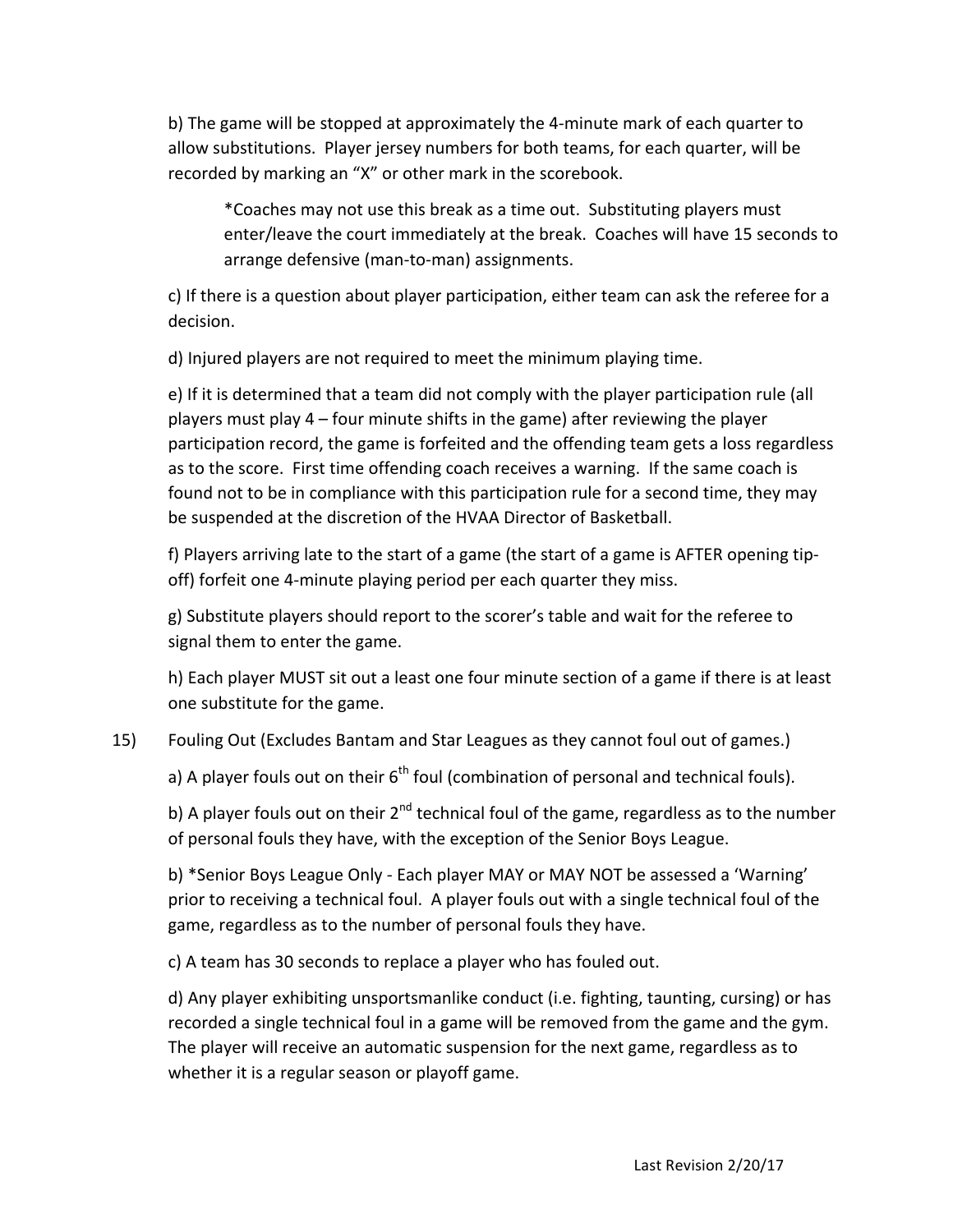## 16) Technical Fouls

a) Any coach who receives two technical fouls during a game will be asked to leave the gym, and will be suspended for the following game. The situation will be reported to the league commissioner and Director of Basketball for review and discussion.

b) Any coach who receives two game ejections will be removed as coach for the rest of the season, and the assistant coach will then be promoted to head coach. The new head coach can then add an assistant coach to assist them for the rest of the season; assuming the coach has completed and submitted all of their required compliance documents.

c) All technical fouls by a team result in TWO foul shots AND possession of the ball at half-court for the opposing team.

d) As stated in #15 b & d above, a SINGLE technical foul will result in a game ejection in the Senior Boys League only. With the exception of more egregious infractions, such as fighting, threatening an official, player, coach, or spectator, the officials will provide the player a 'Warning', while also notifying the score's table and the team bench, prior to issuing a technical foul.

17) Three Point Shots

a) Three point shots count when a shot is made from behind the arc.

b) There are no three-point goals in Bantam or Star leagues.

18) Free Throws

a) One-and-one free throws BEGIN with the  $7<sup>th</sup>$  team foul committed by the opposing team in each half.

b) Two free throws BEGIN with the  $10^{th}$  team foul committed by the opposing team in each half.

c) Star League players will be allowed to shoot fouls from behind the arc on the INSIDE of the lane.

19) Defense

a) The defense must play three feet from the half-court line to allow the offense to bring the ball across half-court. There will be ONE team warning per game for blatant infractions. A team technical foul will be assessed on subsequent infractions, with the exception of the Stars League where only training/instruction will be provided by the referee.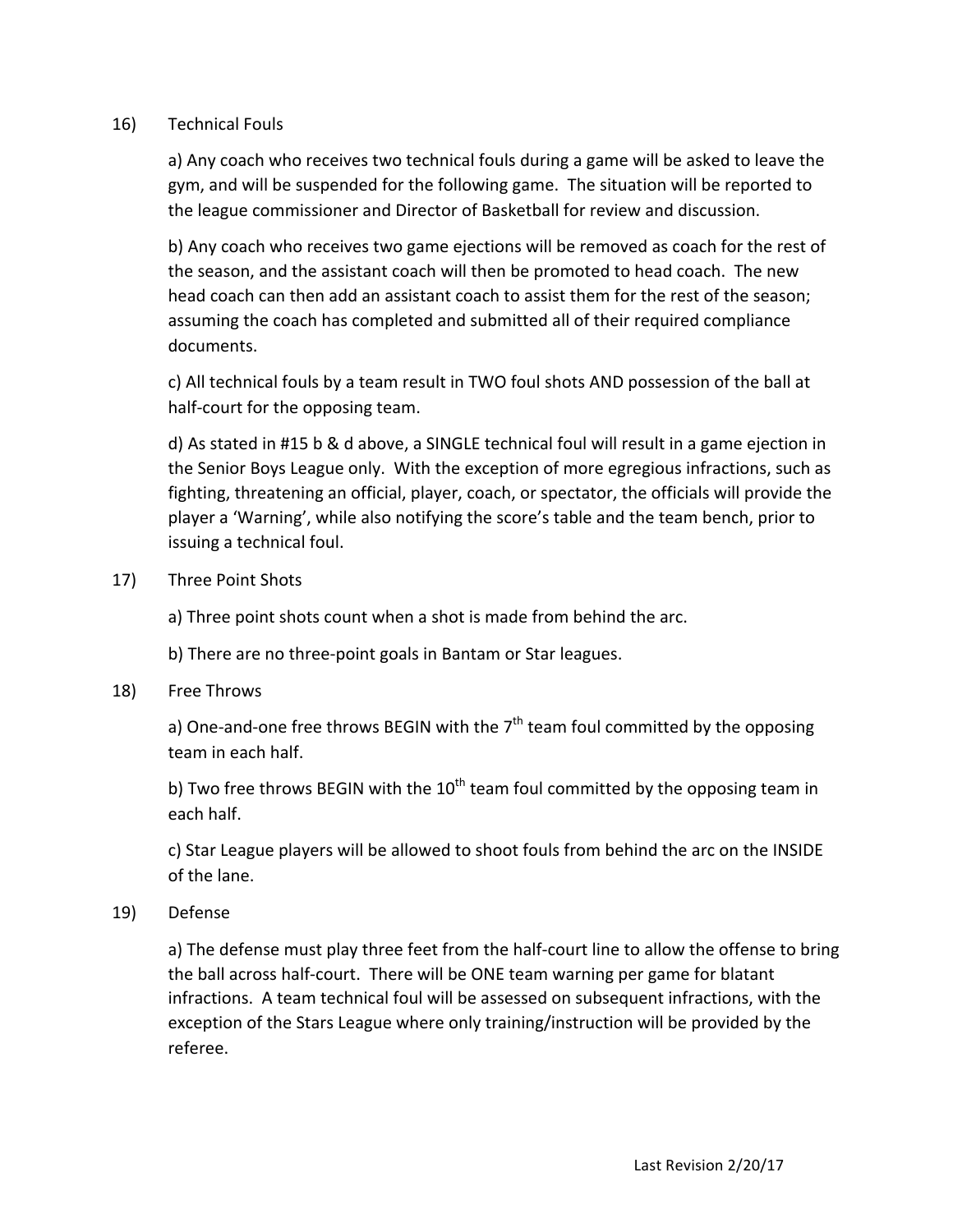b) In Bantams, if an offensive player retreats to the backcourt after crossing half court, the referee and/or coaches will provide only training/instruction, and no loss of possession for the infraction will occur.

c) In Stars Leagues, defensive players must stay within the 3-point arc when playing defense, with the following exceptions:

i) When the ball enters the three-point area, on either a pass or dribble, the team on defense can then defend outside of the arc on that possession.

ii) If a team is ahead by 12 points or more, their defense must retreat to inside the foul lane. Only if/when the opposing team reduces the lead below 12 points, can the opposing team go back to player within the 3-point arc.

iii) Last two minutes of the game, the defending team can pick up the ball at half court, and play defense anywhere within the half court. There is, however, NO trapping outside of the 3-point line in this league under any circumstances.

d) In all other leagues besides Bantam and Star leagues, the Mercy Rule will go into effect at 20-point leads. If a team is ahead by 20 or more points, their defense must play within the 3-point arc.

e) The following defenses are permitted by league:

i) Bantams and Star Leagues – Only man-to-man defense is permitted. A player may, however, play 'help' defense against an offensive player moving towards the basket.

ii) Stars Leagues – Only man-to-man defense is permitted inside of the 3-point arc. Only in the final 2 minutes of the game, can the players in this league pick up the ball at half court. Even in the final two minutes of the game, there is again, no trapping defense allowed.

iii) Juniors Leagues – Teams in this league can defend man-to-man only, but can do so anywhere inside the half court and are not confined to remain inside the 3point arc as they are in the Stars Leagues.

iv) Intermediate Leagues – Teams in this league can defend with either man-toman or zone outside the 3-point line in the half court (no trapping). They can play any defense within the 3-point line and during full court press.

v) Seniors – Any defense, any time, with the exception of the Mercy Rule adjustments noted in d) above.

f) Full Court Press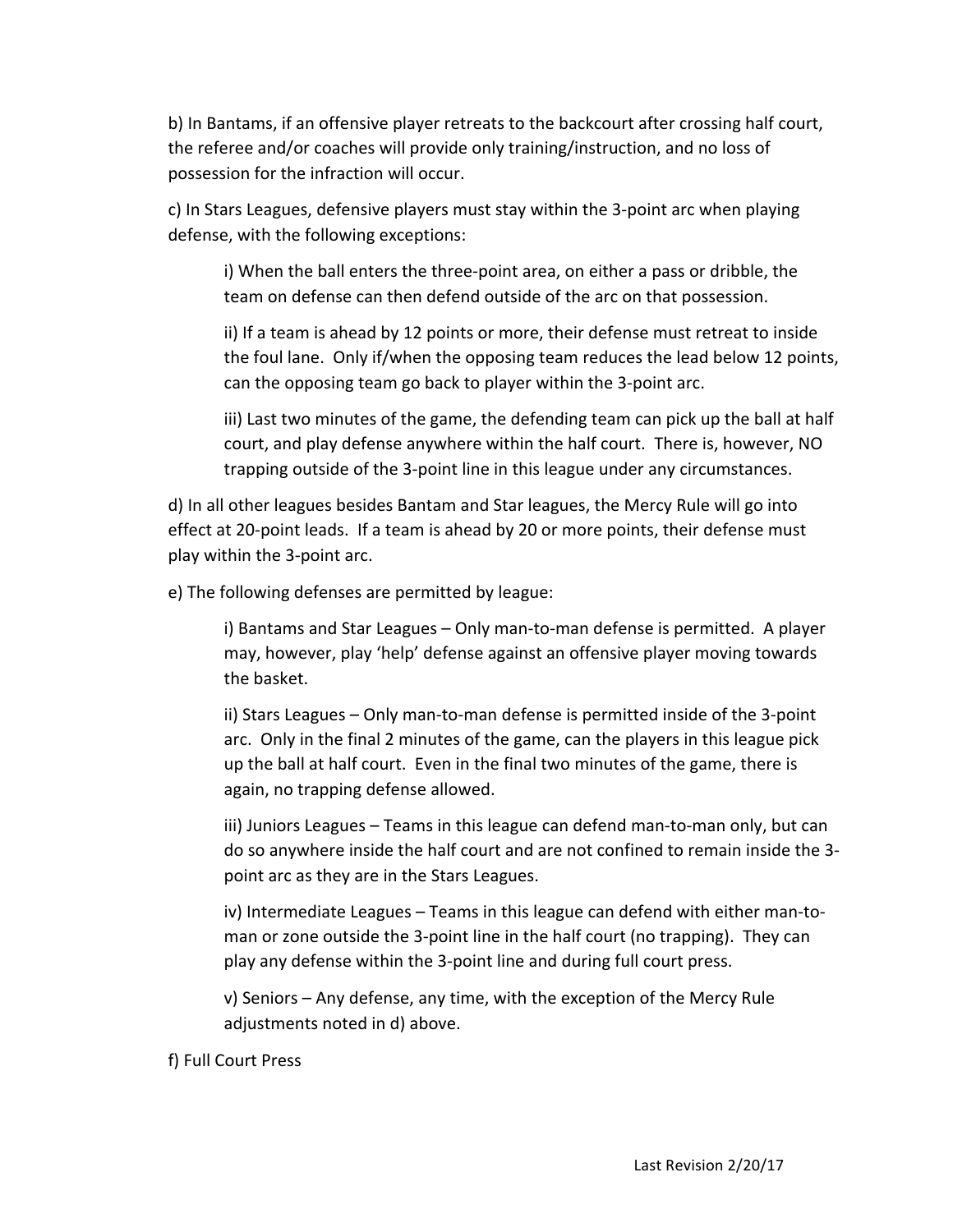i) Bantam and Star Leagues are not allowed to full court press under any circumstances.

ii) Junior and Intermediate Leagues are allowed to full court press in the last two minutes of EACH HALF and overtimes.

iii) Senior Leagues can press all four quarters and overtime.

iv) Any Junior or Intermediate team leading by 10 or more points cannot press. Any Seniors team leading by 15 points or more cannot press.

g) Violations

i) There will be ONE team warning per game for infractions. A team technical foul will be assessed on subsequent infractions.

ii) If repeated infractions occur, a suspension of the offending team coach could be enforced at the discretion of HVAA Director of Basketball.

20) League Specific Rules (Please refer to General Rules #4 above on starting/playing with fewer players)

a) Bantam Leagues

i) Four versus Four

ii) 27" ball

iii) 7' baskets

iv) No scores or standing are kept

b) Star Leagues

i) Five versus Five

ii) 27" ball

iii) 9' baskets

iv) Scores are kept and standings are maintained.

v) A proctor at the scorer's table will keep the official scorebook. The assistant coach will also keep the team's scorebook.

vi) Winning team is required to report scores on the PhoneItIn app within 24 hours of completion of game.

c) Junior Leagues

i) Five versus Five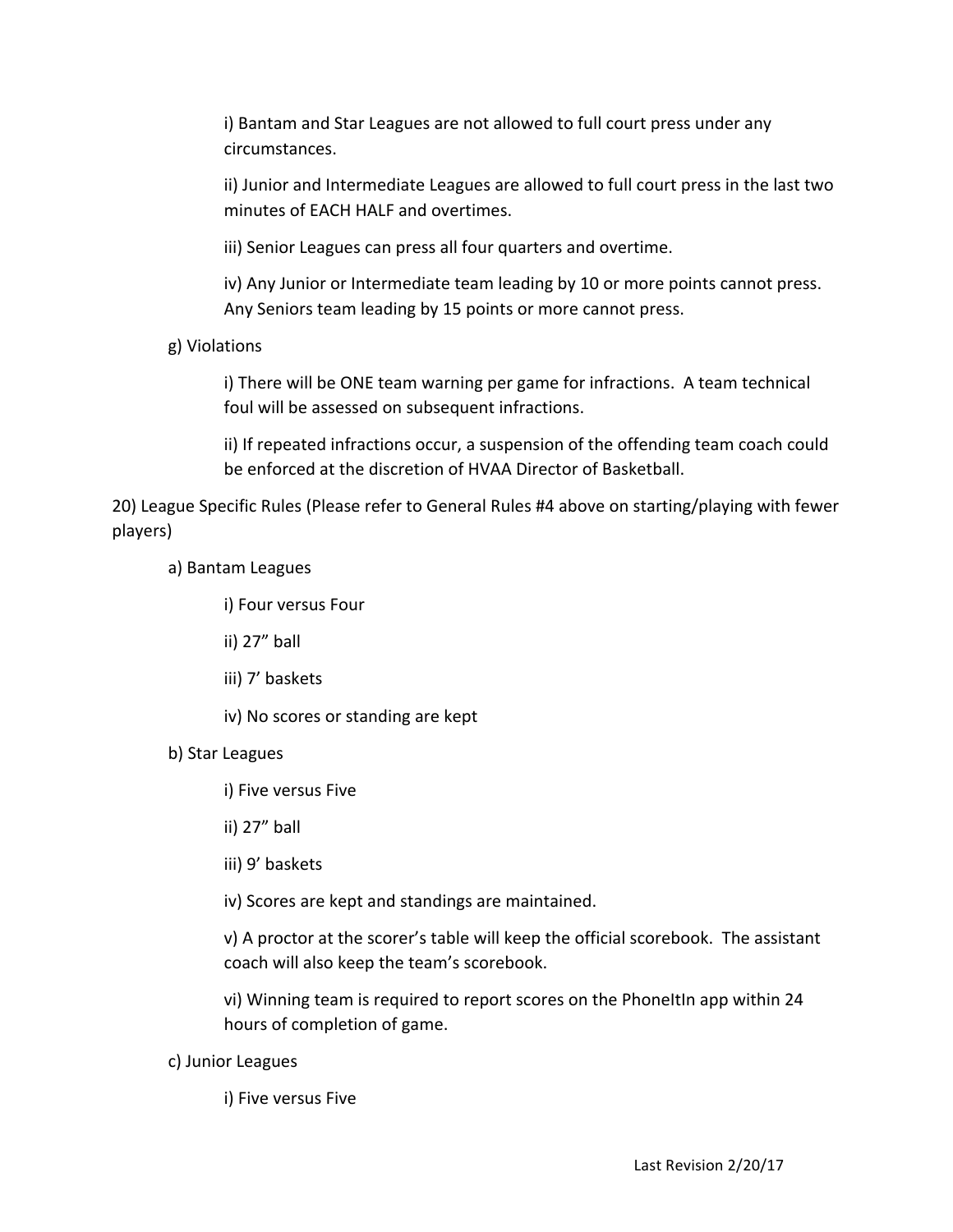ii) 28.5" ball

iii) 10' baskets

iv) Scores and standings are kept

v) A proctor at the scorer's table will keep the official scorebook. The assistant coach will also keep the team's scorebook.

vi) Winning team is required to report scores on the PhoneItIn app within 24 hours of completion of game.

d) Intermediate Leagues

i) Five versus Five

ii) Girls use 28.5" ball; Boys use full size, 29.5" ball

iii) 10' baskets

iv) Scores and standings are kept

v) A proctor at the scorer's table will keep the official scorebook. The assistant coach will also keep the team's scorebook.

vi) Winning team is required to report scores on the PhoneItIn app within 24 hours of completion of game.

## e) Seniors Leagues

i) Five versus Five

ii) Girls use 28.5" ball; Boys use full size, 29.5" ball

iii) 10' baskets

iv) Scores and standings are kept

v) A proctor at the scorer's table will keep the official scorebook. The assistant coach will also keep the team's scorebook.

vi) Proctors will add game results to each game via the PhoneItIn online portal.

# 21) Playoffs

a) Where playoffs apply, all teams make the playoffs.

b) All players must play at least 50 percent of the fames to be eligible to play in the playoffs. Injury exceptions must be discussed with the league commissioner and Director of Basketball to get approval for a player to participate who has not complied with eligibility.